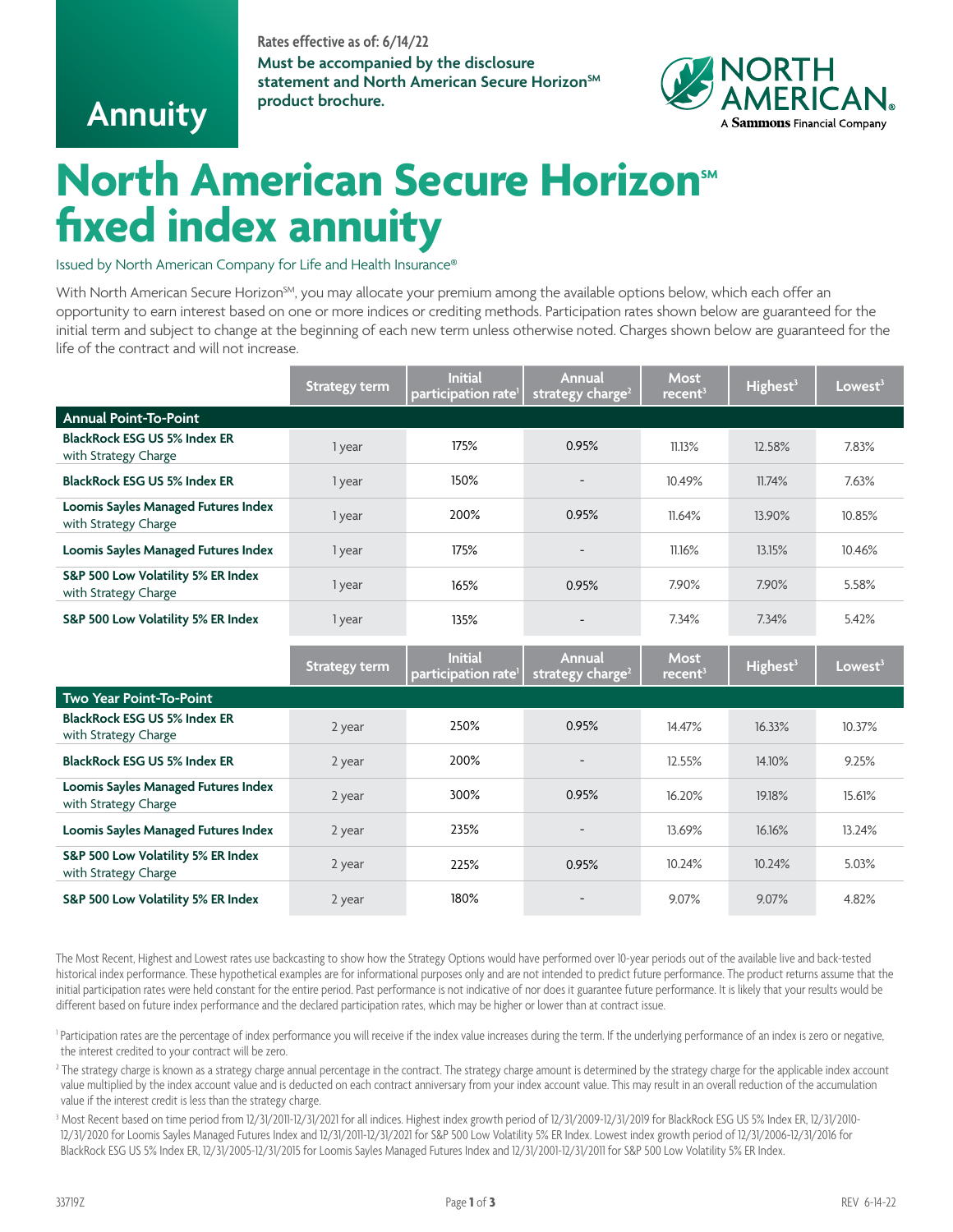### **Rates effective as of: 6/14/22**

**Must be accompanied by the disclosure** statement and North American Secure Horizon<sup>SM</sup> **product brochure.**



Participation rates shown below are guaranteed for the initial term and subject to change at the beginning of each new term unless otherwise noted.

|                                                                                                 | <b>Strategy term</b>                           | Initial<br>participation rate <sup>1</sup> | <b>Annual</b><br>strategy charge <sup>2</sup> | <b>Most</b><br>recent <sup>3</sup> | Highest <sup>3</sup> | Lowest <sup>3</sup> |  |
|-------------------------------------------------------------------------------------------------|------------------------------------------------|--------------------------------------------|-----------------------------------------------|------------------------------------|----------------------|---------------------|--|
| <b>Performance Strategy Ladder</b>                                                              |                                                |                                            |                                               |                                    |                      |                     |  |
| <b>BlackRock ESG US 5% Index ER</b><br>with Strategy Charge                                     | 1 year<br>2 year<br>3 year<br>4 year<br>5 year | 175%<br>250%<br>275%<br>300%<br>350%       | 0.95%                                         | 16.45%                             | 18.18%               | 12.09%              |  |
| <b>BlackRock ESG US 5% Index ER</b>                                                             | 1 year<br>2 year<br>3 year<br>4 year<br>5 year | 150%<br>200%<br>235%<br>250%<br>300%       |                                               | 15.06%                             | 16.58%               | 11.34%              |  |
| <b>Loomis Sayles Managed Futures Index</b><br>with Strategy Charge                              | 1 year<br>2 year<br>3 year<br>4 year<br>5 year | 200%<br>300%<br>325%<br>350%<br>400%       | 0.95%                                         | 17.49%                             | 20.35%               | 16.73%              |  |
| <b>Loomis Sayles Managed Futures Index</b>                                                      | 1 year<br>2 year<br>3 year<br>4 year<br>5 year | 175%<br>235%<br>280%<br>300%<br>350%       |                                               | 16.21%                             | 18.73%               | 15.57%              |  |
|                                                                                                 |                                                | <b>Fixed Rate</b>                          |                                               |                                    |                      |                     |  |
| <b>Fixed account</b>                                                                            |                                                | 3.60%                                      |                                               |                                    |                      |                     |  |
| Declared rates are based on current rates and will never be below the contractual minimum rate. |                                                |                                            |                                               |                                    |                      |                     |  |

#### **New business guidelines**

**Annuity**

Interest rates and interest credit factors ("rates") can change after we receive applications and before we receive the premiums. In order to qualify for a rate hold, we must receive premium within 45 days of application received date. Rates will be based on more favorable rates between the application received date and premium received date. If the 45th day falls on a weekend or holiday, the premium must be received on the business day before the weekend or holiday. Rate hold only applies for the first contract year. In subsequent contract years, rates will be declared on the contract anniversary and will align with the effective date of the contract. These interest rates and interest credit factors are reflected on the annual statement.

The Most Recent, Highest and Lowest rates use backcasting to show how the Strategy Options would have performed over 10-year periods out of the available live and back-tested historical index performance. These hypothetical examples are for informational purposes only and are not intended to predict future performance. The product returns assume that the initial participation rates were held constant for the entire period. Past performance is not indicative of nor does it guarantee future performance. It is likely that your results would be different based on future index performance and the declared participation rates, which may be higher or lower than at contract issue.

<sup>1</sup> Participation rates are the percentage of index performance you will receive if the index value increases during the term. If the underlying performance of an index is zero or negative, the interest credited to your contract will be zero.

 $^2$  The strategy charge is known as a strategy charge annual percentage in the contract. The strategy charge amount is determined by the strategy charge for the applicable index account value multiplied by the index account value and is deducted on each contract anniversary from your index account value. This may result in an overall reduction of the accumulation value if the interest credit is less than the strategy charge.

3 Most Recent based on time period from 12/31/2011-12/31/2021 for all indices. Highest index growth period of 12/31/2009-12/31/2019 for BlackRock ESG US 5% Index ER and 12/31/2010- 12/31/2020 for Loomis Sayles Managed Futures Index. Lowest index growth period of 12/31/2006-12/31/2016 for BlackRock ESG US 5% Index ER and 12/31/2005-12/31/2015 for Loomis Sayles Managed Futures Index.